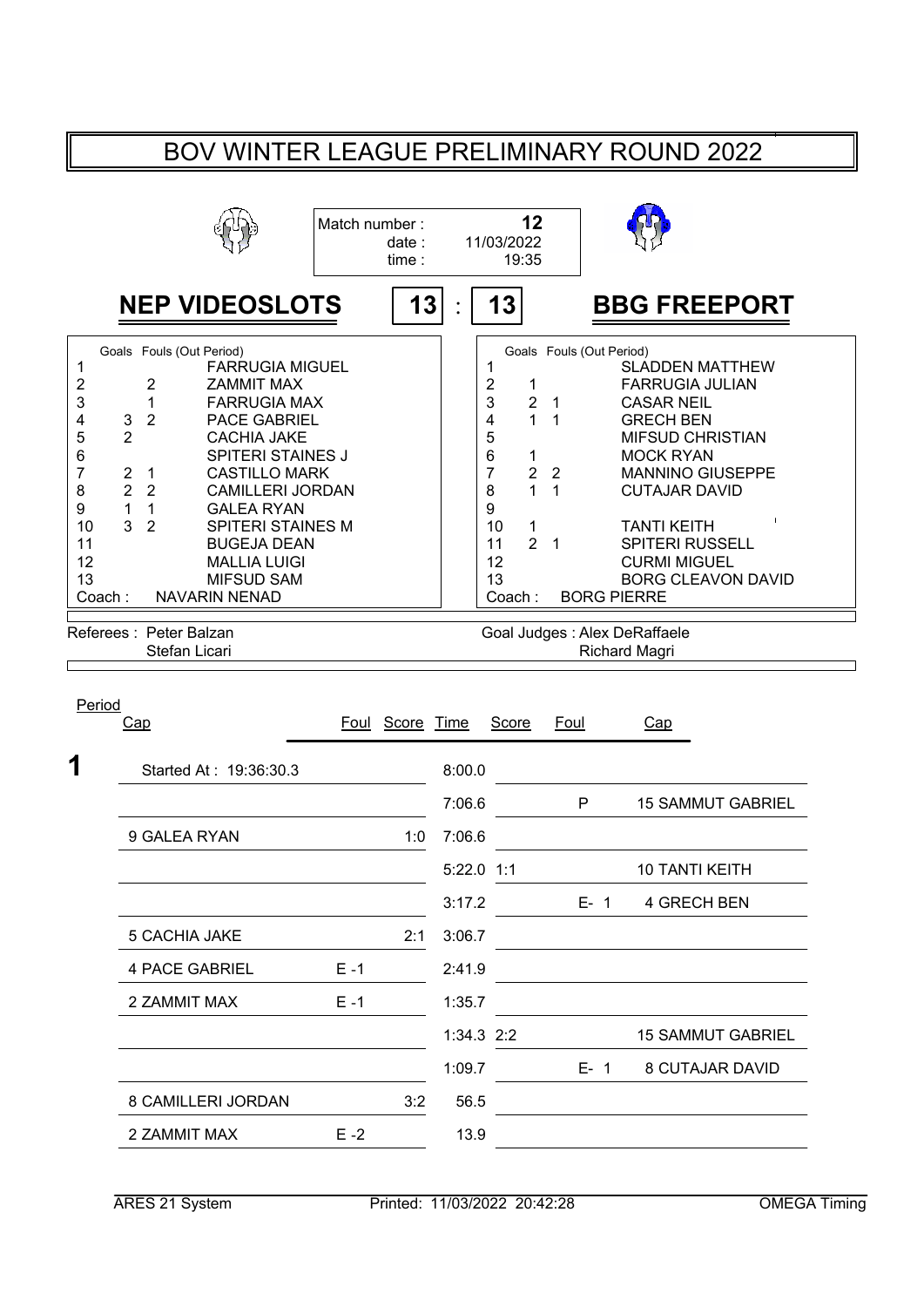| Period<br>Cap          |         | Foul Score Time |              | Score          | Foul         | Cap                                                                                                                  |
|------------------------|---------|-----------------|--------------|----------------|--------------|----------------------------------------------------------------------------------------------------------------------|
|                        |         |                 |              | $6.3 \t3.3$    |              | 6 MOCK RYAN                                                                                                          |
| Ended At: 19:49:37.1   |         |                 | 0.0          |                |              | <u> 1980 - Johann Barbara, martxa alemaniar a</u>                                                                    |
| Started At: 19:52:07.2 |         |                 | 8:00.0       |                |              | <u> 1989 - Johann Stein, mars an deutscher Stein (</u>                                                               |
| 7 CASTILLO MARK        | $E - 1$ |                 | 7:31.6       |                |              | <u> 1980 - Johann Barbara, martxa alemaniar a</u>                                                                    |
|                        |         |                 |              | 7:31.6 TIMEOUT |              |                                                                                                                      |
| 7 CASTILLO MARK        |         | 4:3             | 6:43.1       |                |              | <u> 1989 - Johann Barn, mars eta bat erroman erroman erroman erroman erroman erroman erroman erroman erroman err</u> |
| 10 SPITERI STAINES M   | $E - 1$ |                 | 6:19.1       |                |              |                                                                                                                      |
|                        |         |                 |              |                | $6:14.4$ 4:4 | <b>11 SPITERI RUSSELL</b>                                                                                            |
| 8 CAMILLERI JORDAN E-1 |         |                 | 5:29.1       |                |              |                                                                                                                      |
|                        |         |                 |              | 5:28.2 4:5     |              | 4 GRECH BEN                                                                                                          |
|                        |         |                 | 5:12.2       |                | $E-1$        | 3 CASAR NEIL                                                                                                         |
| 7 CASTILLO MARK        |         |                 | 5:5 4:51.1   |                |              |                                                                                                                      |
|                        |         |                 | 4:29.6 5:6   |                |              | 7 MANNINO GIUSEPPE                                                                                                   |
|                        |         |                 | 4:04.7 5:7   |                |              | <b>15 SAMMUT GABRIEL</b>                                                                                             |
| 3 FARRUGIA MAX         | $P-1$   |                 | 3:28.3       |                |              |                                                                                                                      |
|                        |         |                 | $3:28.3$ 5:8 |                |              | 7 MANNINO GIUSEPPE                                                                                                   |
|                        |         |                 | 2:11.1       |                |              | P- 1 7 MANNINO GIUSEPPE                                                                                              |
| <b>4 PACE GABRIEL</b>  |         | 6:8             | 2:11.1       |                |              |                                                                                                                      |
| Ended At: 20:08:05.1   |         |                 | 0.0          |                |              |                                                                                                                      |
| Started At: 20:11:33.6 |         |                 | 8:00.0       |                |              |                                                                                                                      |
| 5 CACHIA JAKE          |         | 7:8             | 6:57.2       |                |              |                                                                                                                      |
| <b>4 PACE GABRIEL</b>  |         | 8:8             | 3:48.0       |                |              |                                                                                                                      |
|                        |         |                 | 2:15.1       |                | $E - 1$      | <b>11 SPITERI RUSSELL</b>                                                                                            |
| 10 SPITERI STAINES M   |         | 9:8             | 2:04.2       |                |              |                                                                                                                      |
|                        |         |                 | 1:03.7 9:9   |                |              | 2 FARRUGIA JULIAN                                                                                                    |
| 8 CAMILLERI JORDAN     | $E - 2$ |                 | 31.0         |                |              |                                                                                                                      |
|                        |         |                 |              | 10.0 9:10      |              | 3 CASAR NEIL                                                                                                         |